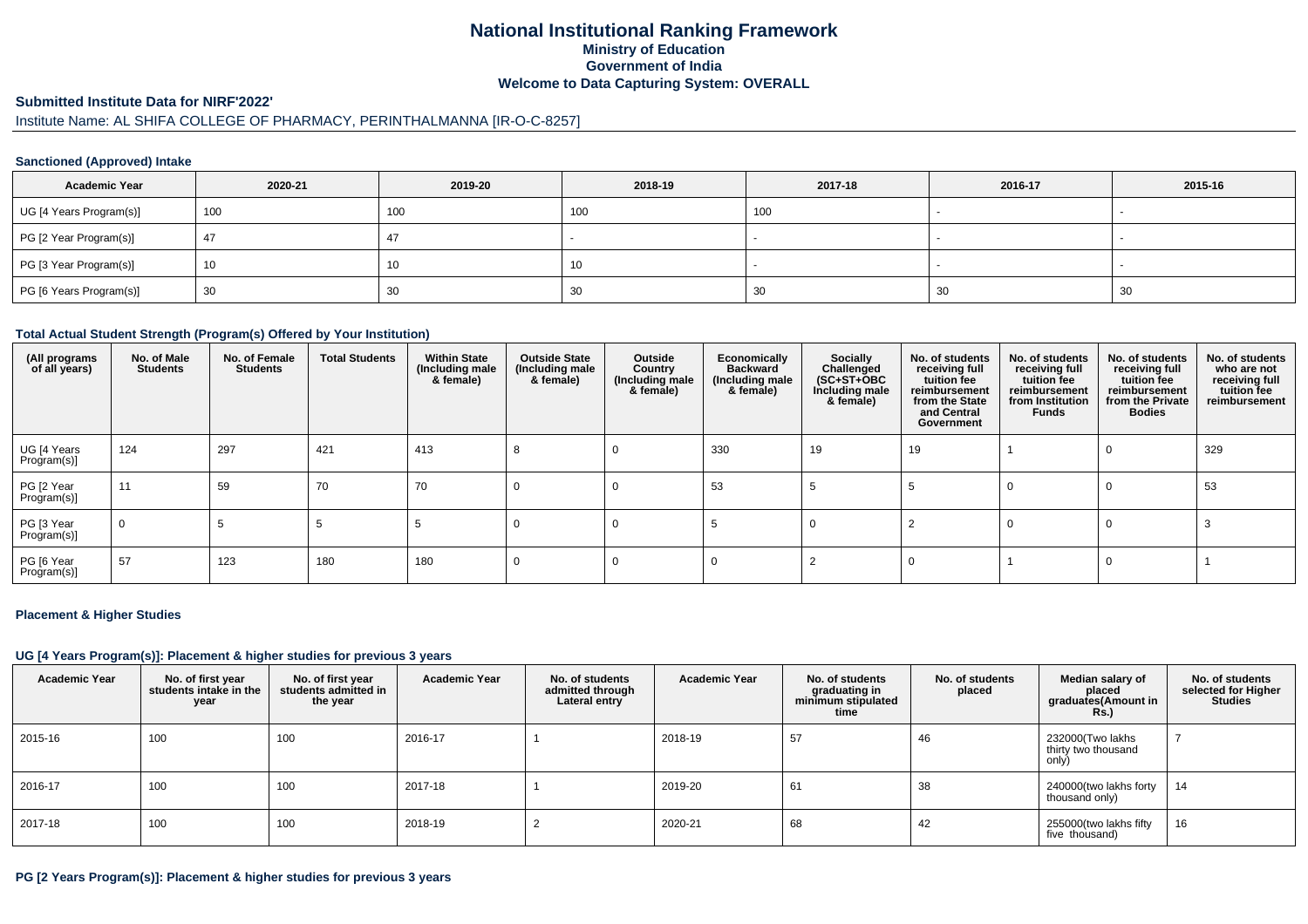| <b>Academic Year</b> | No. of first year<br>students intake in the<br>year | No. of first year<br>students admitted in<br>the year | <b>Academic Year</b> | No. of students graduating in minimum<br>stipulated time | No. of students<br>placed | Median salary of<br>placed<br>graduates(Amount in<br><b>Rs.)</b> | No. of students<br>selected for Higher<br><b>Studies</b> |
|----------------------|-----------------------------------------------------|-------------------------------------------------------|----------------------|----------------------------------------------------------|---------------------------|------------------------------------------------------------------|----------------------------------------------------------|
| 2017-18              | 47                                                  | 43                                                    | 2018-19              | 39                                                       | 37                        | 331500(three lakhs<br>thirty one thousand five<br>hundred only)  |                                                          |
| 2018-19              | 47                                                  | 32                                                    | 2019-20              | 31                                                       | 24                        | 336000(three lakhs<br>thirty six thousand<br>only)               |                                                          |
| 2019-20              | 47                                                  | 39                                                    | 2020-21              | 37                                                       | 32                        | 355000(three lakhs<br>fifty five thousand only)                  |                                                          |

# **PG [3 Years Program(s)]: Placement & higher studies for previous 3 years**

| <b>Academic Year</b> | No. of first year<br>students intake in the<br>year | No. of first vear<br>students admitted in<br>the year | <b>Academic Year</b> | No. of students<br>admitted through<br>Lateral entry | <b>Academic Year</b> | No. of students<br>graduating in<br>minimum stipulated<br>time | No. of students<br>placed | Median salary of<br>placed<br>graduates(Amount in<br>Rs.) | No. of students<br>selected for Higher<br><b>Studies</b> |
|----------------------|-----------------------------------------------------|-------------------------------------------------------|----------------------|------------------------------------------------------|----------------------|----------------------------------------------------------------|---------------------------|-----------------------------------------------------------|----------------------------------------------------------|
| 2016-17              | 10                                                  | 10                                                    | 2017-18              |                                                      | 2018-19              | 10                                                             | 10                        | 355000(three lakhs<br>fifty five thousand only)           |                                                          |
| 2017-18              | 10                                                  |                                                       | 2018-19              |                                                      | 2019-20              |                                                                |                           | 360000(three lakhs<br>sixty thousand only)                |                                                          |
| 2018-19              | 10                                                  |                                                       | 2019-20              |                                                      | 2020-21              |                                                                |                           | 370000(three lakhs<br>seventy thousand only)              |                                                          |

# **PG [6 Years Program(s)]: Placement & higher studies for previous 3 years**

| <b>Academic Year</b> | No. of first year<br>students intake in the<br>year | No. of first year<br>students admitted in<br>the year | <b>Academic Year</b> | No. of students graduating in minimum<br>stipulated time | No. of students<br>placed | Median salary of<br>placed<br>graduates(Amount in<br>Rs.) | No. of students<br>selected for Higher<br><b>Studies</b> |
|----------------------|-----------------------------------------------------|-------------------------------------------------------|----------------------|----------------------------------------------------------|---------------------------|-----------------------------------------------------------|----------------------------------------------------------|
| 2013-14              | 30                                                  | 30                                                    | 2018-19              | 29                                                       | 26                        | 315000(three lakhs<br>fifteen thousand only)              |                                                          |
| 2014-15              | 30                                                  | 30                                                    | 2019-20              | 29                                                       | 24                        | 320000(three lakhs<br>twenty thousand only)               | رب                                                       |
| 2015-16              | 30                                                  | 30                                                    | 2020-21              | 29                                                       | 14                        | 355000(three lakhs<br>fifty five thousand only)           | 15                                                       |

### **Ph.D Student Details**

| Ph.D (Student pursuing doctoral program till 2020-21 Students admitted in the academic year 2020-21 should not be entered here.) |         |         |                       |  |  |  |
|----------------------------------------------------------------------------------------------------------------------------------|---------|---------|-----------------------|--|--|--|
|                                                                                                                                  |         |         | <b>Total Students</b> |  |  |  |
| Full Time                                                                                                                        |         |         |                       |  |  |  |
| Part Time                                                                                                                        |         |         |                       |  |  |  |
| No. of Ph.D students graduated (including Integrated Ph.D)                                                                       |         |         |                       |  |  |  |
|                                                                                                                                  | 2020-21 | 2019-20 | 2018-19               |  |  |  |
| Full Time                                                                                                                        |         |         |                       |  |  |  |
| Part Time                                                                                                                        |         |         |                       |  |  |  |
| PG (Student pursuing MD/MS/DNB program till 2020-21 Students admitted in the academic year 2021 - 22 should not be entered here) |         |         |                       |  |  |  |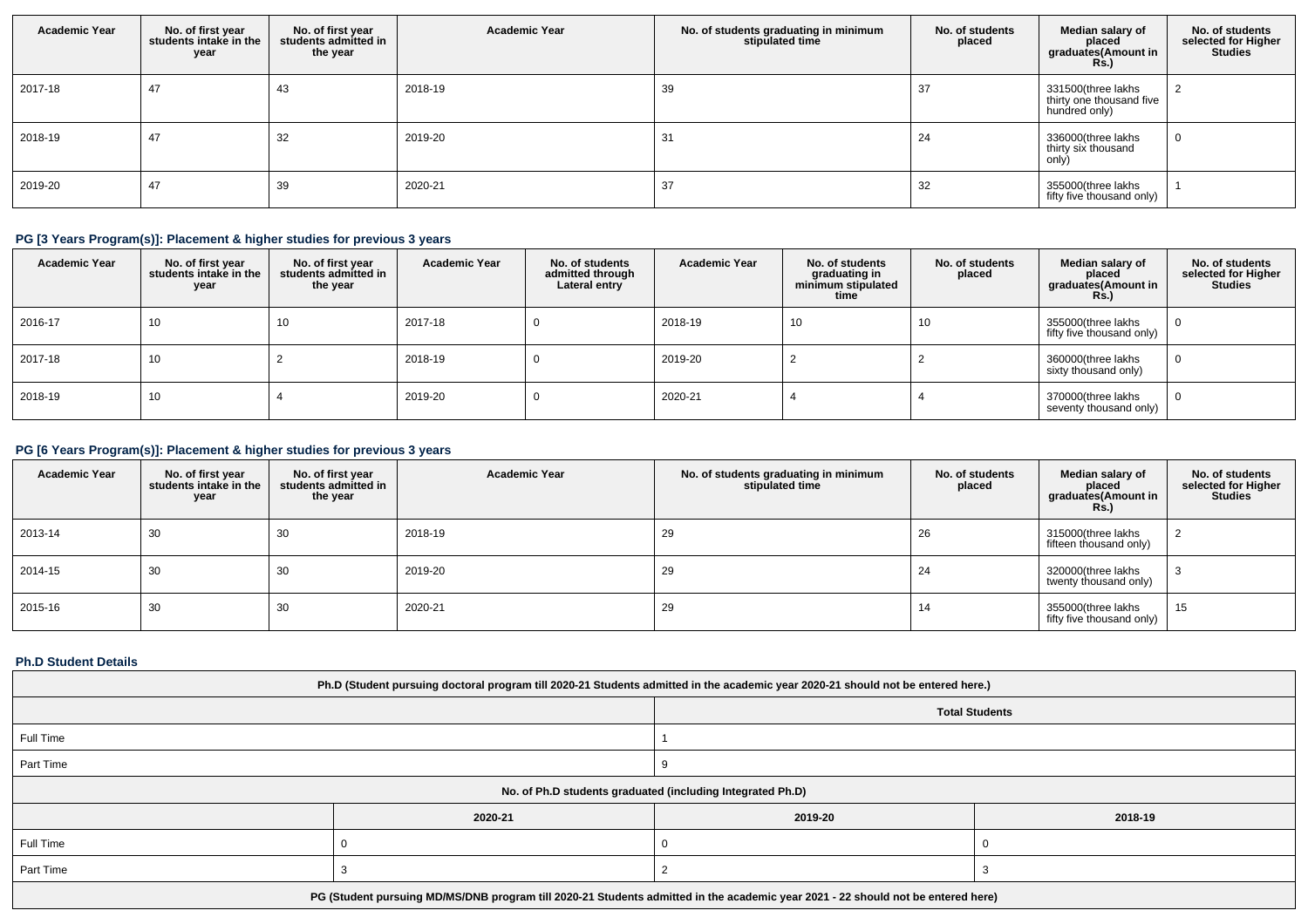| No. of students Graduating in PG (MD/MS/DNB) program |         |  |         |  |  |  |
|------------------------------------------------------|---------|--|---------|--|--|--|
| 2020-21                                              | 2019-20 |  | 2018-19 |  |  |  |
|                                                      |         |  |         |  |  |  |

#### **Online Education**

| . Does all programs/courses were completed on time.                                             |                                                                                       | Yes                                                                                                                                                                                                                                                                                                                                                                                                                                                                                                                                                                                                                                                         |                                                |  |
|-------------------------------------------------------------------------------------------------|---------------------------------------------------------------------------------------|-------------------------------------------------------------------------------------------------------------------------------------------------------------------------------------------------------------------------------------------------------------------------------------------------------------------------------------------------------------------------------------------------------------------------------------------------------------------------------------------------------------------------------------------------------------------------------------------------------------------------------------------------------------|------------------------------------------------|--|
| 2. Measures taken to complete the syllabus of courses and programs.                             |                                                                                       | 1. Prepared online timetable as early as April 2019<br>2. Students were sensitized about online classes<br>3. Online timetable for regular classes conducted<br>4. Tests and assignments were conducted at regular intervals<br>5. Students were asked to post the test and assignment papers to faculties<br>6. Faculties shared the marks of tests and assignments<br>7. A workshop on Awareness about various online platforms were conducted to faculties<br>8. Faculties in turn taught the nuances of online classes to students<br>9. Every week principal submitted online class details to KUHS, Dean (Pharmacy) and management for scrutinization |                                                |  |
| 3. The period of delay in completion of syllabus (in months).                                   |                                                                                       |                                                                                                                                                                                                                                                                                                                                                                                                                                                                                                                                                                                                                                                             |                                                |  |
| 4. The period of delay in conducting exams (in months).                                         |                                                                                       |                                                                                                                                                                                                                                                                                                                                                                                                                                                                                                                                                                                                                                                             |                                                |  |
| <b>Portal Name</b>                                                                              | No. of students offered online courses which have credit<br>transferred to transcript | Total no. of online courses which have credit transferred<br>to the transcript                                                                                                                                                                                                                                                                                                                                                                                                                                                                                                                                                                              | Total no. of credits transferred to transcript |  |
| Swayam                                                                                          |                                                                                       |                                                                                                                                                                                                                                                                                                                                                                                                                                                                                                                                                                                                                                                             |                                                |  |
| 5. No. of courses developed and available online on Swayam platform by your institution faculty |                                                                                       |                                                                                                                                                                                                                                                                                                                                                                                                                                                                                                                                                                                                                                                             |                                                |  |

# **Financial Resources: Utilised Amount for the Capital expenditure for previous 3 years**

| <b>Academic Year</b>                                                                                 | 2020-21                                                                                   | 2019-20                                                                  | 2018-19                                                                            |  |  |  |  |
|------------------------------------------------------------------------------------------------------|-------------------------------------------------------------------------------------------|--------------------------------------------------------------------------|------------------------------------------------------------------------------------|--|--|--|--|
|                                                                                                      | <b>Utilised Amount</b>                                                                    | <b>Utilised Amount</b>                                                   | <b>Utilised Amount</b>                                                             |  |  |  |  |
| Annual Capital Expenditure on Academic Activities and Resources (excluding expenditure on buildings) |                                                                                           |                                                                          |                                                                                    |  |  |  |  |
| Library                                                                                              | 765837 (seven lakhs sixty five thousand eight hundred and<br>thirty seven only)           | 713643 (seven lakhs thirteen thousand six hundred and forty<br>three)    | 616282 (six lakhs sixteen thousand two hundred and eighty<br>two)                  |  |  |  |  |
| New Equipment for Laboratories                                                                       | 2092000 (Twenty lakhs ninety two thousand only)                                           | 98695 (ninety eight thousand six hundred and ninety five only)           | 1156468 (eleven lakhs fifty six thousand four hundred and<br>sixty eight only)     |  |  |  |  |
| <b>Engineering Workshops</b>                                                                         | 100500 (one lakh five hunderd only)                                                       | 0 (zero)                                                                 | 0 (zero)                                                                           |  |  |  |  |
| Other expenditure on creation of Capital Assets (excluding<br>expenditure on Land and Building)      | 14540198 (one crore forty five lakhs forty thousand and one<br>hundred ninety eight only) | 1602257 (Sixteen Lakhs two thousand two hundred and fifty<br>seven only) | 8245766 (Eighty two lakhs forty five thousand seven hundred<br>and sixty six only) |  |  |  |  |

# **Financial Resources: Utilised Amount for the Operational expenditure for previous 3 years**

| <b>Academic Year</b>                                                                                                                                                                            | 2020-21                                                                                          | 2019-20                                                                                            | 2018-19                                                                            |  |  |  |
|-------------------------------------------------------------------------------------------------------------------------------------------------------------------------------------------------|--------------------------------------------------------------------------------------------------|----------------------------------------------------------------------------------------------------|------------------------------------------------------------------------------------|--|--|--|
|                                                                                                                                                                                                 | <b>Utilised Amount</b>                                                                           | <b>Utilised Amount</b>                                                                             | <b>Utilised Amount</b>                                                             |  |  |  |
| <b>Annual Operational Expenditure</b>                                                                                                                                                           |                                                                                                  |                                                                                                    |                                                                                    |  |  |  |
| Salaries (Teaching and Non Teaching staff)                                                                                                                                                      | 49417536 (Four crore ninety four lakhs seventeen thousand<br>five hundred and thirty six only)   | 32743321 (Three crore twenty seven lakhs forty three<br>thousand and three hundred and twenty one) | 60035689 (six crore thirty five thousand and six hundred<br>eighty nine only)      |  |  |  |
| Maintenance of Academic Infrastructure or consumables and<br>other running expenditures (excluding maintenance of hostels<br>and allied services, rent of the building, depreciation cost, etc) | 17027555 (one crore seventy lakhs twenty seven thousand<br>and five hundred and fifty five only) | 11660576 (one crore sixty six lakhs and five hundred seventy<br>six only)                          | 3641755 (thirty six lakhs forty one thousand seven hundred<br>and fifty five only) |  |  |  |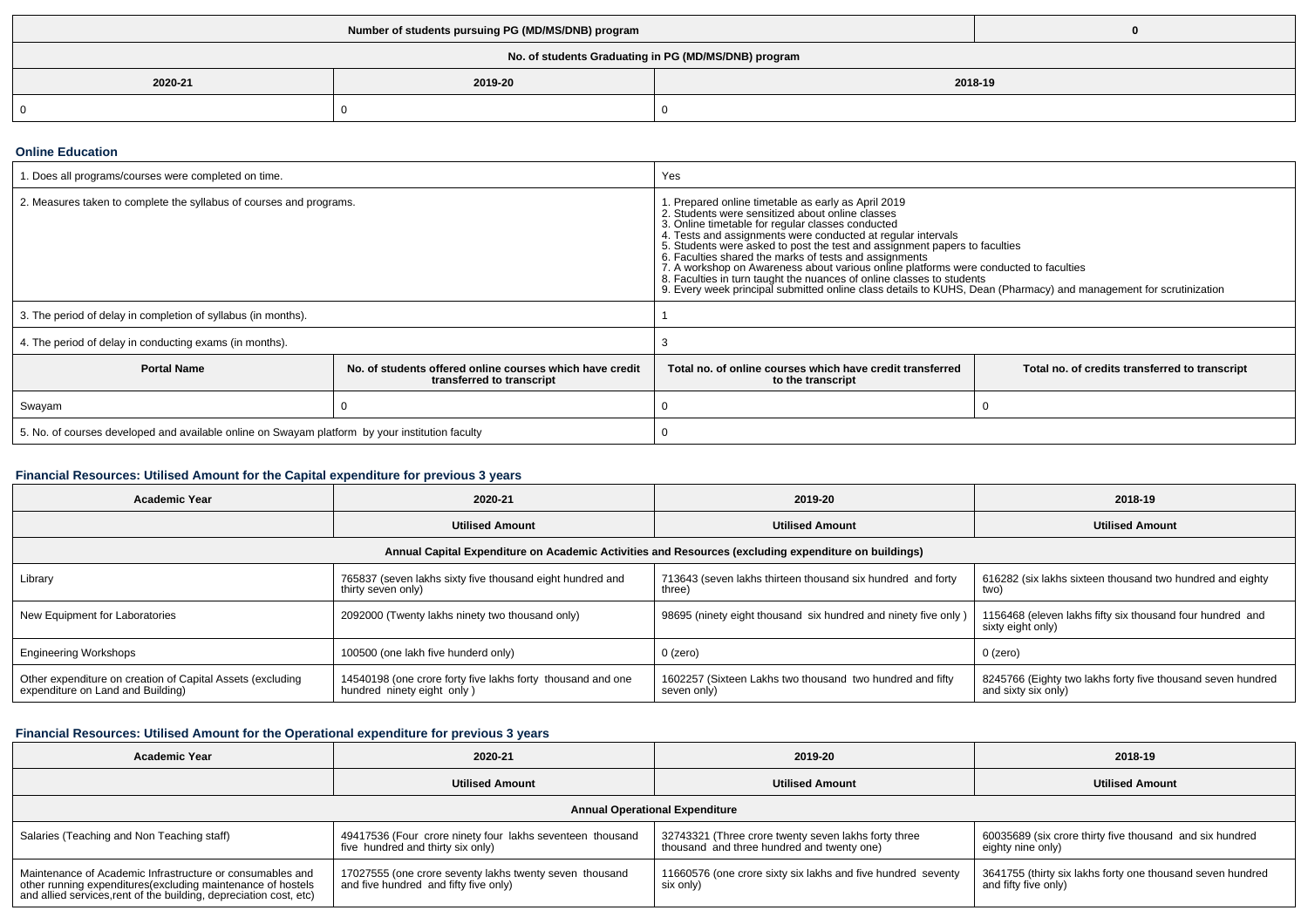| <br>. | :Seminars<br><b>IKSHOD.</b> | AIND <sub>17</sub><br>іякг<br>miv.<br>JSHL. | 6869<br>nine) *<br>J (sixtv eight<br><b>TM</b><br>-nun | ጉs only. |
|-------|-----------------------------|---------------------------------------------|--------------------------------------------------------|----------|
|-------|-----------------------------|---------------------------------------------|--------------------------------------------------------|----------|

### **IPR**

| Calendar year            | 2020 | 2019 | 2018 |
|--------------------------|------|------|------|
| No. of Patents Published |      |      |      |
| No. of Patents Granted   |      |      |      |

## **Sponsored Research Details**

| <b>Financial Year</b>                    | 2020-21                                             | 2019-20                                                                                                           | 2018-19 |
|------------------------------------------|-----------------------------------------------------|-------------------------------------------------------------------------------------------------------------------|---------|
| Total no. of Sponsored Projects          |                                                     |                                                                                                                   |         |
| Total no. of Funding Agencies            |                                                     |                                                                                                                   |         |
| Total Amount Received (Amount in Rupees) | 1856500                                             | 4201373                                                                                                           | 430550  |
| Amount Received in Words                 | eighteen lakhs fifty six thousand five hundred only | fourty two lakhs one thousand three hundred and seventy three   four lakhs thirty thousand five hundred and fifty |         |

## **Consultancy Project Details**

| <b>Financial Year</b>                    | 2020-21                      | 2019-20                             | 2018-19                                                                |
|------------------------------------------|------------------------------|-------------------------------------|------------------------------------------------------------------------|
| Total no. of Consultancy Projects        | 22                           |                                     | 22                                                                     |
| Total no. of Client Organizations        | 13                           |                                     | -12                                                                    |
| Total Amount Received (Amount in Rupees) | 150000                       | 125000                              | 1145789                                                                |
| Amount Received in Words                 | one lakh fifty thousand only | one lakhs twenty five thousand only | eleven lakhs forty five thousand seven hundred and eighty nine<br>onl\ |

# **Executive Development Program/Management Development Programs**

| <b>Financial Year</b>                                                             | 2020-21                                | 2019-20 | 2018-19 |
|-----------------------------------------------------------------------------------|----------------------------------------|---------|---------|
| Total no. of Executive Development Programs/ Management<br>Development Programs   | 8                                      |         |         |
| Total no. of Participants                                                         | 65                                     |         |         |
| Total Annual Earnings (Amount in Rupees)(Excluding Lodging<br>& Boarding Charges) | 58500                                  |         |         |
| Total Annual Earnings in Words                                                    | Fifty eight thousand five hundred only | Zero    | Zero    |

# **PCS Facilities: Facilities of physically challenged students**

| 1. Do your institution buildings have Lifts/Ramps?                                                                                                         | Yes, more than 80% of the buildings |
|------------------------------------------------------------------------------------------------------------------------------------------------------------|-------------------------------------|
| 2. Do your institution have provision for walking aids, including wheelchairs and transportation from one building to another for<br>handicapped students? | Yes                                 |
| 3. Do your institution buildings have specially designed toilets for handicapped students?                                                                 | Yes, more than 80% of the buildings |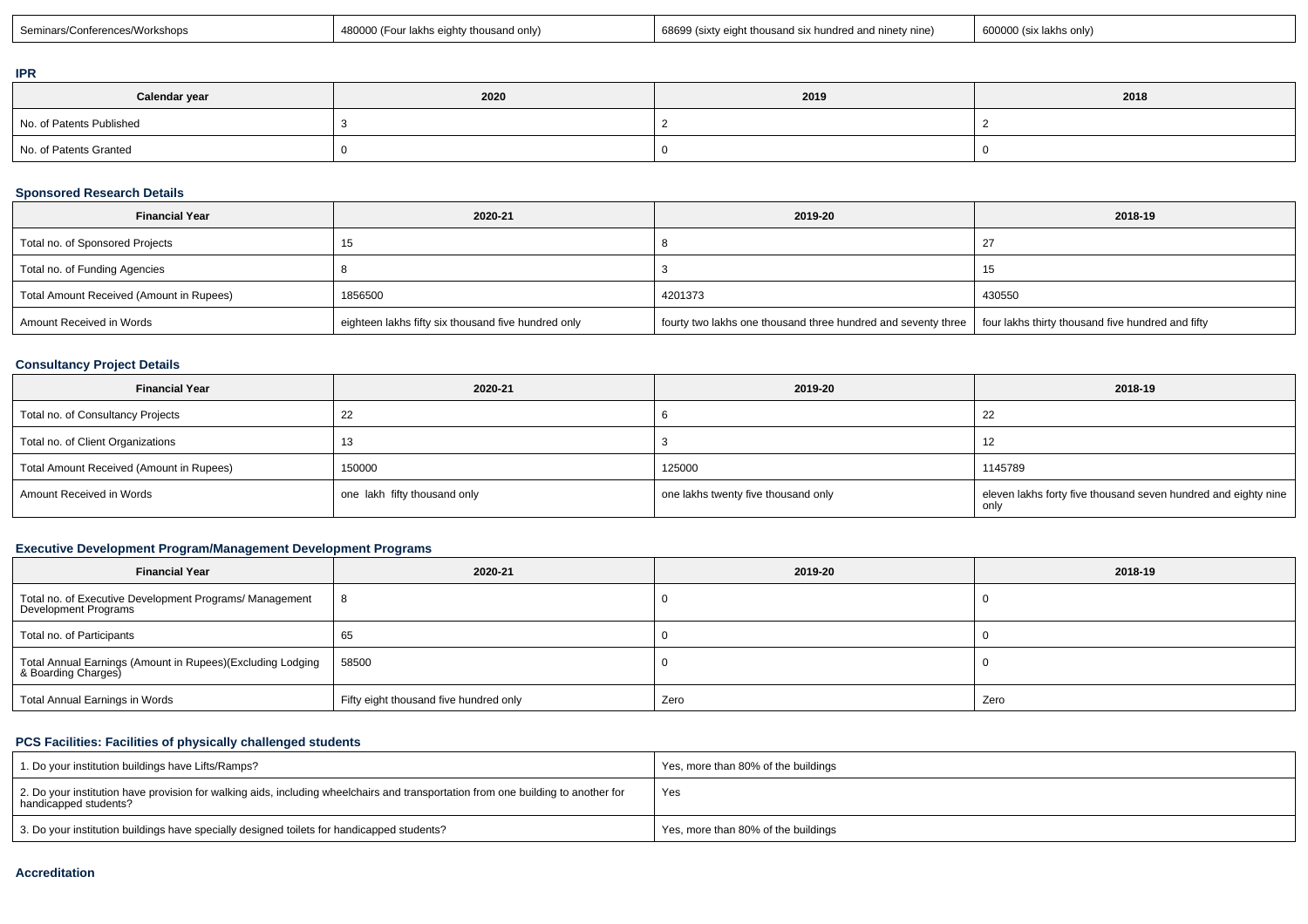#### **NBA Accreditation**

| 1. Does your institute have a valid NBA Accreditation? |                                                                                            | <b>YES</b>                    |                             |  |  |
|--------------------------------------------------------|--------------------------------------------------------------------------------------------|-------------------------------|-----------------------------|--|--|
|                                                        | Total number of programs (whose two batches have passed out) in the institution/department | Number of programs accredited |                             |  |  |
|                                                        |                                                                                            |                               |                             |  |  |
| Name of the accredited program                         | Valid from                                                                                 | Valid upto                    | <b>Accreditation Status</b> |  |  |
| BPharm                                                 | 01-07-2016                                                                                 | 30-06-2019                    | Accredited for 6 years      |  |  |

### **NAAC Accreditation**

| 1. Does your institute have a valid NAAC Accreditation? |            | <b>YES</b> |             |  |  |
|---------------------------------------------------------|------------|------------|-------------|--|--|
| Valid from                                              | Valid upto |            | <b>CGPA</b> |  |  |
| 01-03-2021                                              | 28-02-2026 |            | 2.04        |  |  |

### **Faculty Details**

| Srno            | Name                 | Age | Designation                | Gender | Qualification      | <b>Experience (In</b><br>Months) | <b>Currently working</b><br>with institution? | <b>Joining Date</b> | <b>Leaving Date</b>      | <b>Association type</b> |
|-----------------|----------------------|-----|----------------------------|--------|--------------------|----------------------------------|-----------------------------------------------|---------------------|--------------------------|-------------------------|
| $\overline{1}$  | <b>Abdul Rasheed</b> | 32  | Associate Professor        | Male   | Master of Pharmacy | 90                               | Yes                                           | 02-12-2021          | $\mathbf{u}$             | Regular                 |
| $\overline{2}$  | Afnan KV             | 30  | <b>Assistant Professor</b> | Female | M. Pharm           | 60                               | Yes                                           | 01-07-2017          | $\overline{\phantom{a}}$ | Regular                 |
| 3               | Ajeesh V             | 28  | <b>Assistant Professor</b> | Male   | Master of Pharmacy | 54                               | Yes                                           | 01-04-2019          | $\sim$                   | Regular                 |
| 4               | Ajith Chandran       | 32  | <b>Assistant Professor</b> | Male   | Master of Pharmacy | 82                               | Yes                                           | 08-10-2014          | $\mathbf{u}$             | Regular                 |
| $5\overline{)}$ | Anju T               | 25  | <b>Assistant Professor</b> | Female | Master of Pharmacy | 1                                | Yes                                           | 17-01-2022          | $\sim$                   | Regular                 |
| 6               | Aswathi K S          | 22  | <b>Assistant Professor</b> | Female | Master of Pharmacy |                                  | Yes                                           | 17-01-2022          | ۰.                       | Regular                 |
| $\overline{7}$  | <b>ASWATHY C</b>     | 28  | Assistant Professor        | Female | M. Pharm           | 48                               | Yes                                           | 22-11-2017          | $\overline{\phantom{a}}$ | Regular                 |
| 8               | Athira GL Nair       | 31  | <b>Assistant Professor</b> | Female | Master of Pharmacy | 67                               | Yes                                           | 28-01-2016          | $\overline{\phantom{a}}$ | Regular                 |
| 9               | <b>ATHIRA VP</b>     | 28  | <b>Assistant Professor</b> | Female | Master of Pharmacy | 47                               | Yes                                           | 01-07-2017          | $\mathbf{u}$             | Regular                 |
| 10              | Basheera V           | 31  | <b>Assistant Professor</b> | Female | Master of Pharmacy | 65                               | Yes                                           | 14-03-2016          | $\sim$                   | Regular                 |
| 11              | Bency Baby           | 37  | <b>Assistant Professor</b> | Female | Master of Pharmacy | 71                               | Yes                                           | 31-08-2015          | ۰.                       | Regular                 |
| 12              | Danisha P            | 35  | <b>Assistant Professor</b> | Female | Master of Pharmacy | 85                               | Yes                                           | 01-07-2014          | $\overline{\phantom{a}}$ | Regular                 |
| 13              | Dr Arun Rasheed      | 47  | Professor                  | Male   | Ph.D               | 273                              | Yes                                           | 01-08-2012          | $\overline{\phantom{a}}$ | Regular                 |
| 14              | Dr Azeem AK          | 41  | Professor                  | Male   | Ph.D               | 193                              | Yes                                           | 03-01-2010          | $\overline{\phantom{a}}$ | Regular                 |
| 15              | Dr Balan P           | 39  | Professor                  | Male   | Ph.D               | 172                              | Yes                                           | 02-03-2015          | $\sim$                   | Regular                 |
| 16              | Dr Balasubramanian   | 59  | Professor                  | Male   | Ph.D               | 370                              | Yes                                           | 10-10-2012          | $\overline{\phantom{a}}$ | Regular                 |
| 17              | Dr Dilip C           | 43  | Professor                  | Male   | Ph.D               | 202                              | Yes                                           | 04-10-2004          | ۰.                       | Regular                 |
| 18              | Dr Jemi Jacob        | 37  | Professor                  | Female | Ph.D               | 144                              | Yes                                           | 26-08-2013          | $\overline{\phantom{a}}$ | Regular                 |
| 19              | Dr Linu Mohan        | 37  | <b>Assistant Professor</b> | Male   | Ph.D               | 144                              | Yes                                           | 11-10-2011          | $\overline{\phantom{a}}$ | Regular                 |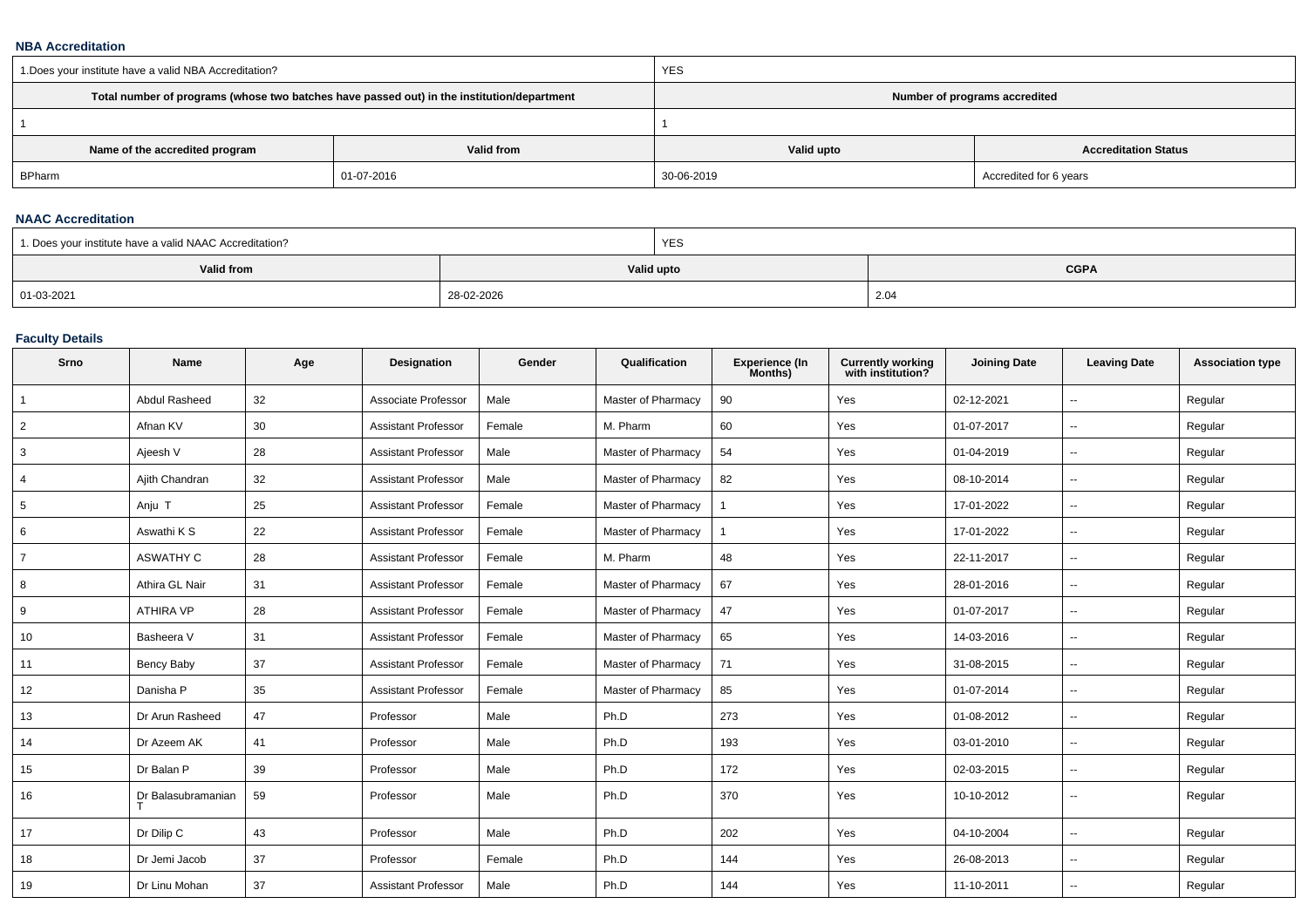| 20 | Dr Mohammed<br>Haneefa KP       | 45 | Professor                                           | Male   | Ph.D               | 238          | Yes | 14-08-2002 | $\overline{\phantom{a}}$ | Regular  |
|----|---------------------------------|----|-----------------------------------------------------|--------|--------------------|--------------|-----|------------|--------------------------|----------|
| 21 | Dr Mohammed<br>Salim KT PharmD  | 30 | <b>Assistant Professor</b>                          | Male   | Ph.D               | 59           | Yes | 17-10-2016 | $\sim$                   | Regular  |
| 22 | Dr Nija B                       | 31 | <b>Assistant Professor</b>                          | Female | Ph.D               | 72           | Yes | 31-08-2015 | $\sim$                   | Regular  |
| 23 | Dr Paranjothi KLK               | 70 | Professor                                           | Male   | Ph.D               | 552          | Yes | 23-03-2015 | $\overline{\phantom{a}}$ | Visiting |
| 24 | Dr Prasanth SS                  | 48 | Professor                                           | Male   | Ph.D               | 231          | Yes | 30-05-2003 | $\overline{\phantom{a}}$ | Regular  |
| 25 | Dr Sanal Dev KT                 | 43 | Professor                                           | Male   | Ph.D               | 188          | Yes | 01-12-2005 | $\overline{\phantom{a}}$ | Regular  |
| 26 | Dr Shebina P<br>Rasheed         | 45 | Associate Professor                                 | Female | Ph.D               | 157          | Yes | 23-10-2010 |                          | Regular  |
| 27 | Dr Shinu C                      | 35 | <b>Assistant Professor</b>                          | Female | Ph.D               | 112          | Yes | 23-04-2012 | $\mathbf{u}$             | Regular  |
| 28 | Dr Sumathi A                    | 36 | Associate Professor                                 | Female | Ph.D               | 139          | Yes | 31-08-2015 | $\overline{a}$           | Regular  |
| 29 | Dr Suriyaprakash<br><b>TNK</b>  | 57 | Dean / Principal /<br>Director / Vice<br>Chancellor | Male   | Ph.D               | 370          | Yes | 03-10-2012 | $\overline{\phantom{a}}$ | Regular  |
| 30 | Farsana P P                     | 25 | Lecturer                                            | Female | <b>B.Pharm</b>     |              | Yes | 20-01-2022 | $\overline{a}$           | Regular  |
| 31 | Fathima Sahla K                 | 27 | <b>Assistant Professor</b>                          | Female | Master of Pharmacy | 14           | Yes | 13-07-2021 | $\sim$                   | Regular  |
| 32 | Febin K P                       | 34 | Lecturer                                            | Female | <b>B.Pharm</b>     |              | Yes | 17-01-2022 | $\overline{\phantom{a}}$ | Regular  |
| 33 | Firoz Babu V                    | 53 | Reader                                              | Male   | MSc(Mathematics)   | 218          | Yes | 02-07-2003 | $\overline{\phantom{a}}$ | Regular  |
| 34 | Junise V                        | 46 | Associate Professor                                 | Male   | Master of Pharmacy | 210          | Yes | 03-03-2004 |                          | Regular  |
| 35 | Kadeeja T K                     | 29 | <b>Assistant Professor</b>                          | Female | Master of Pharmacy | 24           | Yes | 17-01-2022 | $\overline{\phantom{a}}$ | Regular  |
| 36 | Krishnapriya Anil               | 26 | <b>Assistant Professor</b>                          | Female | M. Pharm           | 25           | Yes | 09-10-2019 |                          | Regular  |
| 37 | Nashwa<br>Kattukandathil        | 24 | Lecturer                                            | Female | <b>B.Pharm</b>     |              | Yes | 20-01-2022 | $\overline{\phantom{a}}$ | Regular  |
| 38 | Neethu Varghese                 | 36 | Associate Professor                                 | Female | Master of Pharmacy | 152          | Yes | 27-01-2009 | $\overline{\phantom{a}}$ | Regular  |
| 39 | Nikhila T                       | 31 | <b>Assistant Professor</b>                          | Female | Master of Pharmacy | 59           | Yes | 17-10-2016 | $\sim$                   | Regular  |
| 40 | Nishida M                       | 32 | <b>Assistant Professor</b>                          | Female | Master of Pharmacy | 13           | Yes | 17-01-2022 |                          | Regular  |
| 41 | Pallavi P                       | 28 | <b>Assistant Professor</b>                          | Female | Doctor of Pharmacy | 25           | Yes | 10-06-2019 | $\overline{\phantom{a}}$ | Regular  |
| 42 | Poornima M                      | 23 | <b>Assistant Professor</b>                          | Female | Master of Pharmacy |              | Yes | 17-01-2022 | $\overline{\phantom{a}}$ | Regular  |
| 43 | Prasanth NV                     | 40 | Associate Professor                                 | Male   | Master of Pharmacy | 186          | Yes | 20-02-2006 |                          | Regular  |
| 44 | Raheena K A                     | 27 | <b>Assistant Professor</b>                          | Female | Master of Pharmacy | 23           | Yes | 29-01-2020 | $\sim$                   | Regular  |
| 45 | Rahna Jasmin O K                | 24 | Lecturer                                            | Female | <b>B.Pharm</b>     | $\mathbf{1}$ | Yes | 20-01-2022 | $\sim$                   | Regular  |
| 46 | Raihan A abdu                   | 28 | <b>Assistant Professor</b>                          | Female | Master of Pharmacy | 12           | Yes | 17-01-2022 | $\sim$                   | Regular  |
| 47 | <b>REKHAM</b>                   | 32 | <b>Assistant Professor</b>                          | Female | M. Pharm           | 41           | Yes | 09-05-2018 | $\overline{\phantom{a}}$ | Regular  |
| 48 | Remya K                         | 37 | <b>Assistant Professor</b>                          | Female | Master of Pharmacy | 151          | Yes | 09-01-2013 | $\sim$                   | Regular  |
| 49 | Rinshana Fathima<br>Abdul Azeez | 25 | <b>Assistant Professor</b>                          | Female | Master of Pharmacy | 6            | Yes | 13-07-2021 | $\mathbf{u}$             | Regular  |